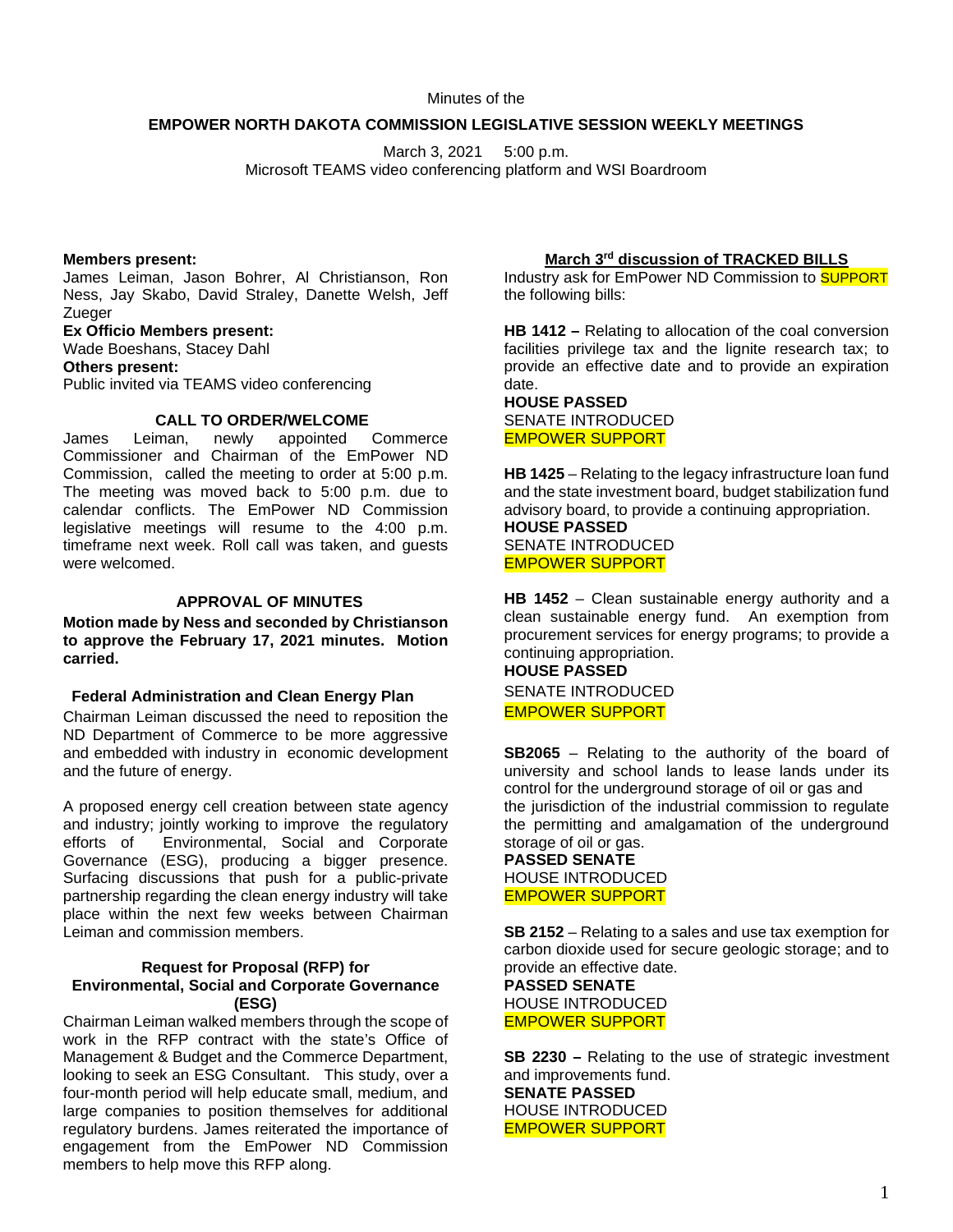Minutes of the

### **EMPOWER NORTH DAKOTA COMMISSION LEGISLATIVE SESSION WEEKLY MEETINGS**

March 3, 2021 5:00 p.m. Microsoft TEAMS video conferencing platform and WSI Boardroom

**SB 2328** – Relating to a credit for oil produced from a well site using a onsite flare mitigation system; to provide for application and to provide an expiration date. **SENATE PASSED** HOUSE INTRODUCED EMPOWER SUPPORT

# **PUBLIC COMMENT**

No comments

### **FUTURE MEETING**

The EmPower ND Commission Legislative session weekly meetings will resume to the original time of 4:00 p.m. for next week Wednesday, with onsite meetings to be held at the Century Center, 1600 East Century Avenue, Suite 2 in the WSI Boardroom. The meetings at the physical location will be open to commission members only, with the option of call in by audio/video through the Microsoft TEAMS platform for the public.

### **ADJOURNMENT**

Motion made by Christianson, seconded by Welsh to adjourn the meeting. With no further discussion, the meeting was unanimously adjourned at 4:45 p.m.

| James Leiman           | 03.17.2021 |
|------------------------|------------|
| James Leiman, Chairman | Date       |

Sherri Frieze 03.17.2021

Sherri Frieze, Boards & Commissions E.A. Date

# **All other TRACKED BILLS with updates as of 3/3/21**

**HB 1095 –** Siting of a repowered wind conversion facility that has not previously been issued a certificate of site compatibility & relating to the definition of a repower for a wind facility and waivers or extension for light mitigation technology systems. **HOUSE PASSED** SENATE INTRODUCED

**HB 1245** – Relating to public employee uniform group insurance plans; to provide for application; and to declare an emergency.

#### **HOUSE PASSED** SENATE INTRODUCED

**HB 1268** – Relating to a financial technology sandbox program for innovative financial products and services and criminal history background checks. **HOUSE DEFEATED**

**HB 1292 –** Electric energy conversion facility retirement, status report requirements, limitations for recovery costs associated with electric generation built to replace a retiring electric energy conversion facility, and site reclamation and bond.

# **HOUSE WITHDRAWN**

**HB 1431** – Relating to a water infrastructure revolving loan funded and bonded debt repayments, and community water development fund and infrastructure revolving loan fund within the resources trust fund. **HOUSE PASSED** SENATE INTRODUCED

**HB 1455** – Retirement of an electric energy conversion facility and site reclamation and bonding. **HOUSE PASSED** SENATE INTRODUCED

**HB 1458 –** Grants for grid reliability and resiliency resources. Supplemental wind generation tax, to provide a continuing appropriation, and to provide an effective date.

### **HOUSE WITHDRAWN**

**SB 2137** – Sales and use tax exemption for enterprise information technology equipment and computer software purchased for use in a qualified data center; to Provide for a retroactive application.

**SENATE PASSED**